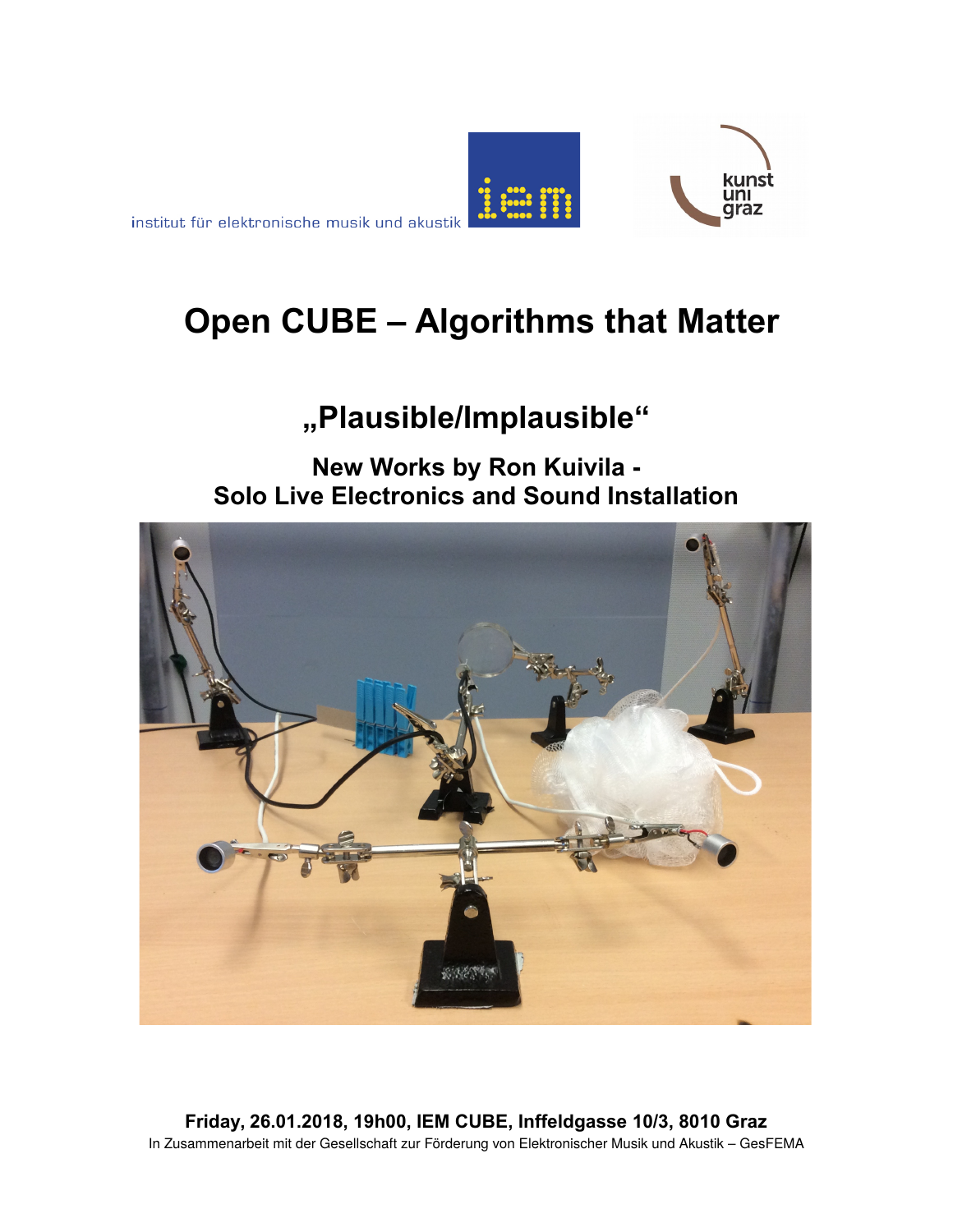#### **Listening to the Air Constant Constant Constant Constant Constant Constant Constant Constant Constant Constant Constant Constant Constant Constant Constant Constant Constant Constant Constant Constant Constant Constant**

While we conceive of sound in terms of pitch, it can be equally well understood in terms of distance. Sounds ranging from 20 to 20,000 cycles per second have wavelengths ranging from 50 feet down to about one half of an inch. Meteorites hitting the earth's atmosphere can produce wavelengths of a half mile that can travel halfway across the globe. Short wavelengths, on the other hand, are quickly dissipated by the energy it takes to squeeze together and pull apart air molecules. Listening to the Air seeks to expose the shaping influence of air currents on these short sounds in networks of intermodulation and feedback that produce long sounds as a kind of audible shadow.

This solo for live electronics utilizes the particularly directional character of ultrasound to create an open air synthesizer where small household objects focus, scatter, and interconnect different streams of sound. The piece takes the form of a series episodes of varied duration. Each is based on a distinct feedback network with its own equalization, distortion and dynamics processing. Spatialization, tuning, and articulation of the feedback network is done entirely through the manipulation of small objects and the performer's physical presence. As the title suggests, some episodes focus on air currents themselves as a source of modulation while others focus more directly on the motions of the performer or the interaction of multiple streams of sound.

#### **The Fifth Root of Two Roman Control Control Control Control Control Control Control Control Control Control Control Control Control Control Control Control Control Control Control Control Control Control Control Control C**

Preceding the performance, the Fifth root of two will be presented as a sound installation. This is another work in progress deriving from my fascination with the musical procedures of Javanese gamelan. Most gamelan instruments are of limited range, so melodic lines extending beyond an octave are never explicitly expressed. Those instruments that have extended range are generally softer, insinuating presences in the overall texture. Instruments playing the basic thread of the music are in unison or at doubled tempo, following specific procedures of elaboration to provide the additional note events. It is as if the octave ambiguity of the Shepard tone has been given full expression in a music of melodic mirage.

The fifth root of two attempts an exploration of this musical space following different rules. In this case a short melodic line of 8 to 12 pitches is generated via Brownian noise. Then every distinct sub-collection of three pitches is taken from the original line. Since pitches are repeated, this yields multiple collections of time points where those three pitches can be found. The three pitches are then played, sequencing through those time points until they are all exhausted and in synchronization with the basic melodic line. Each sub-collection is assigned to its own speaker among the 24 speakers in the CUBE.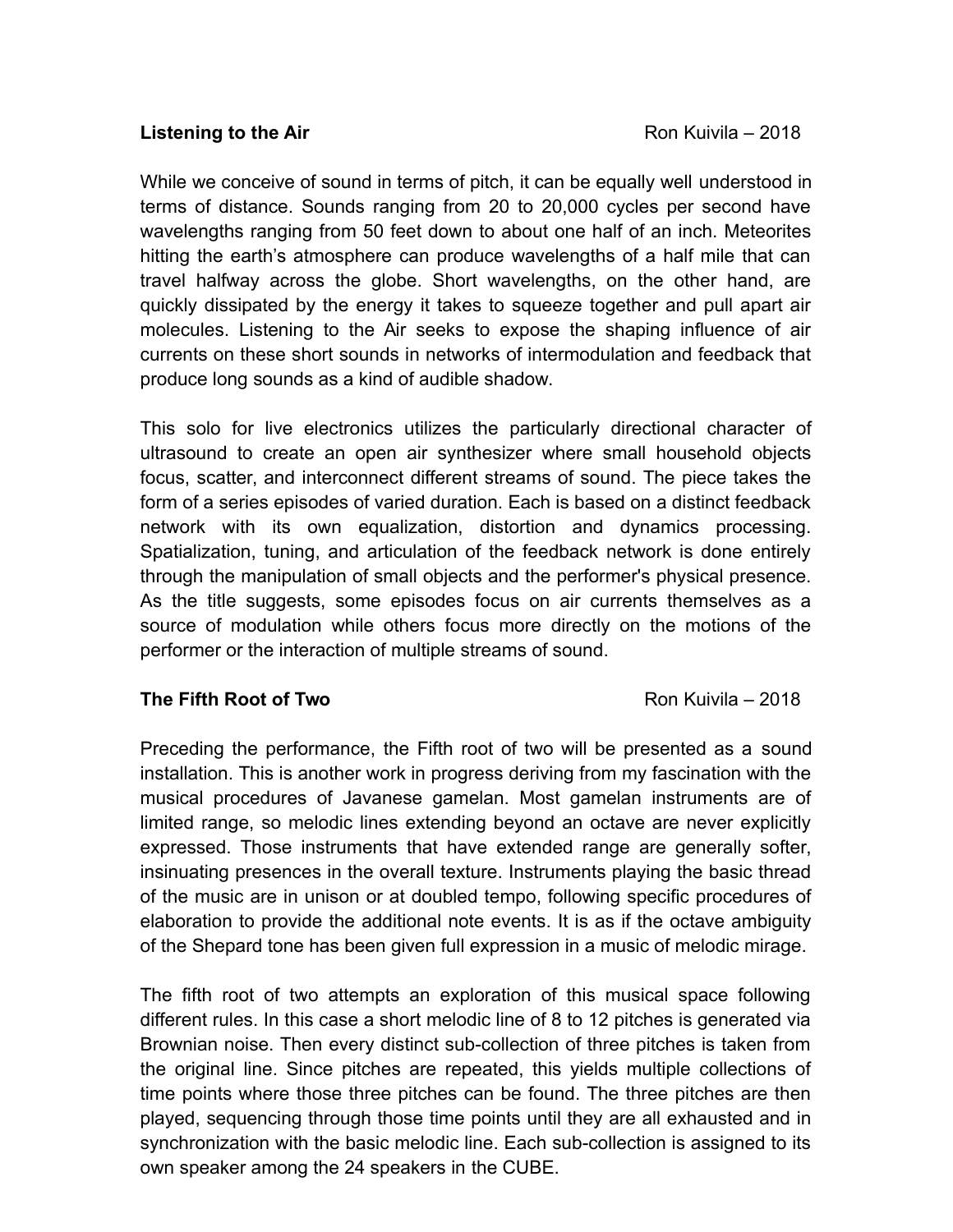**Ron Kuivila** composes music and designs sound installations that revolve around the unusual homemade and home modified electronic instruments he designs in hardware and software. He pioneered the use of ultrasound (In Appreciation) and sound sampling (Alphabet), compositional algorithms (Loose Canons), speech synthesis (The Linear Predictive Zoo) and high voltage phenomena (Pythagorean Puppet Theatre) in live performance. His sound installations extend this ideas to time scales beyond that of concert situations. He is currently University Professor of Music at Wesleyan University in Middletown, **Connecticut.** 

**Algorithms that Matter** is an artistic research project by Hanns Holger Rutz and David Pirrò. It aims at understanding the increasing influence of algorithms, translating them into aesthetic positions in sound. The project builds a new perspective on algorithm agency by subjecting the realm of algorithms to experimentation within the praxis of computer music.

ALMAT is grounded in the idea that algorithms are agents that co-determine the boundary between an artistic machine or "apparatus" and the object produced through this machine. The central question is: How do algorithmic processes emerge and structure artistic praxis ? The hypothesis is that these processes, instead of being separated from the artist or programmer - as generators and transformers of infinite shapes - they exhibit a specific force that retroacts and changes artistic praxis itself.

ALMAT is a three-year project running from 2017 to 2020, within the framework of the Austrian Science Fund (FWF) - PEEK AR 403-GBL - and funded by the Austrian National Foundation for Research, Technology and Development (FTE) and by the [State of Styria.](http://www.wissenschaft.steiermark.at/)

For further information on the research questions and methodology, please consult the project's website: https://almat.iem.at